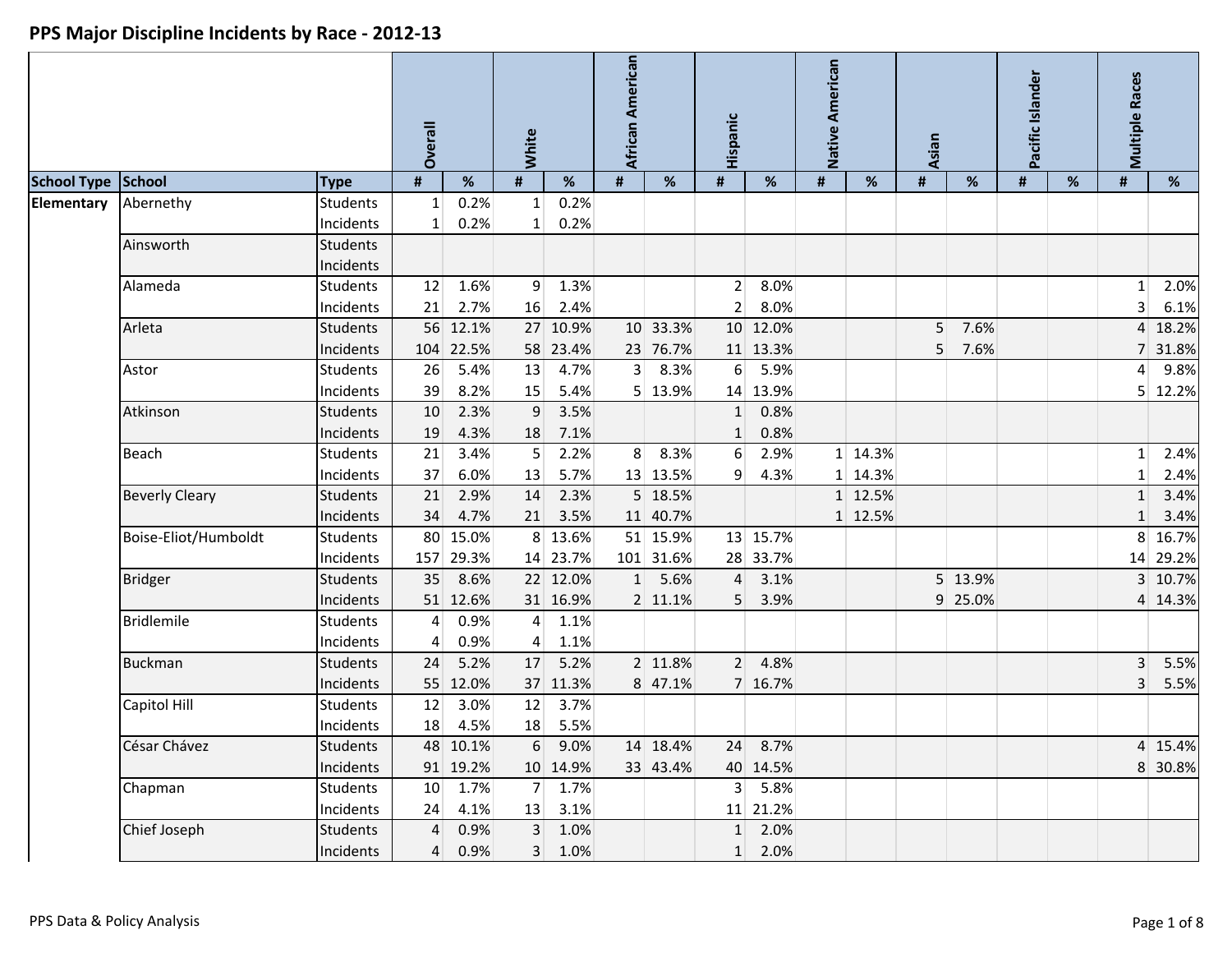|                    |                         |                              | <b>Dverall</b>               |                         | White                            |                         | African American    |                       | Hispanic                          |                      | Native American |                    | <b>Asian</b>   |                                    | Pacific Islander |                 | <b>Multiple Races</b>            |                     |
|--------------------|-------------------------|------------------------------|------------------------------|-------------------------|----------------------------------|-------------------------|---------------------|-----------------------|-----------------------------------|----------------------|-----------------|--------------------|----------------|------------------------------------|------------------|-----------------|----------------------------------|---------------------|
| <b>School Type</b> | School                  | <b>Type</b>                  | #                            | %                       | $\pmb{\sharp}$                   | %                       | #                   | %                     | $\pmb{\sharp}$                    | %                    | #               | $\%$               | $\pmb{\sharp}$ | $\%$                               | #                | $\%$            | #                                | %                   |
| Elementary         | <b>Creative Science</b> | <b>Students</b><br>Incidents | 6<br>6                       | 1.5%<br>1.5%            | $6 \mid$<br>$6 \mid$             | 1.9%<br>1.9%            |                     |                       |                                   |                      |                 |                    |                |                                    |                  |                 |                                  |                     |
|                    | Creston                 | Students<br>Incidents        | 11<br>11                     | 3.2%<br>3.2%            | 5 <sup>1</sup><br>5 <sup>1</sup> | 3.0%<br>3.0%            |                     | 3 12.0%<br>3 12.0%    | $1\overline{ }$<br>1 <sup>1</sup> | 1.4%<br>1.4%         | $\ast$          | $\ast$<br>$\ast$   |                |                                    |                  |                 | $1\overline{ }$<br>$\mathbf{1}$  | 4.3%<br>4.3%        |
|                    | Duniway                 | <b>Students</b><br>Incidents |                              |                         |                                  |                         |                     |                       |                                   |                      |                 |                    |                |                                    |                  |                 |                                  |                     |
|                    | Faubion                 | <b>Students</b><br>Incidents | 32                           | 7.0%<br>65 14.3%        |                                  | 15 11.4%<br>34 25.8%    | 10 <sup>°</sup>     | 6.7%<br>17 11.4%      | 6 <sup>1</sup>                    | 5.5%<br>12 11.0%     |                 |                    |                |                                    |                  |                 | 1 <sup>1</sup><br>2 <sup>1</sup> | 2.3%<br>4.5%        |
|                    | Forest Park             | <b>Students</b><br>Incidents |                              |                         |                                  |                         |                     |                       |                                   |                      |                 |                    |                |                                    |                  |                 |                                  |                     |
|                    | Glencoe                 | <b>Students</b><br>Incidents | 5 <sup>1</sup><br>11         | 1.1%<br>2.3%            | 1<br>$1\vert$                    | 0.3%<br>0.3%            |                     |                       | 1<br>1                            | 2.9%<br>2.9%         |                 |                    |                |                                    | $\ast$           | $\ast$          | 2 <sup>1</sup>                   | 6.9%<br>3 10.3%     |
|                    | Grout                   | <b>Students</b><br>Incidents | $\mathbf{1}$<br>$\mathbf{1}$ | 0.3%<br>0.3%            |                                  |                         |                     |                       | 1 <sup>1</sup><br>$1\vert$        | 1.9%<br>1.9%         |                 |                    |                |                                    |                  |                 |                                  |                     |
|                    | <b>Harrison Park</b>    | <b>Students</b><br>Incidents |                              | 86 11.4%<br>238 31.4%   | 16                               | 8.2%<br>40 20.6%        |                     | 41 26.8%<br>132 86.3% |                                   | 16 10.1%<br>31 19.5% |                 | 2 20.0%<br>4 40.0% | 7 <sup>1</sup> | 3.3%<br>23 11.0%                   | 1                | 8.3%<br>3 25.0% |                                  | 3 15.8%<br>5 26.3%  |
|                    | Hayhurst                | <b>Students</b><br>Incidents | 4<br>$\overline{4}$          | 1.0%<br>1.0%            | 2<br>2                           | 0.6%<br>0.6%            |                     |                       | 1 <sup>1</sup><br>1 <sup>1</sup>  | 4.3%<br>4.3%         |                 |                    |                |                                    |                  |                 |                                  |                     |
|                    | Irvington               | <b>Students</b><br>Incidents | $\overline{7}$<br>12         | 1.5%<br>2.6%            | 2<br>$\mathbf{3}$                | 0.8%<br>1.2%            | 5 <sup>1</sup><br>9 | 5.4%<br>9.7%          |                                   |                      |                 |                    |                |                                    |                  |                 |                                  |                     |
|                    | James John              | <b>Students</b><br>Incidents | 26                           | 5.9%<br>60 13.7%        | $\overline{9}$                   | 6.2%<br>24 16.4%        |                     | 7 14.9%<br>17 36.2%   | $6 \mid$<br>15                    | 3.3%<br>8.3%         |                 | 1 14.3%<br>1 14.3% |                |                                    |                  |                 |                                  | 3 13.6%<br>3 13.6%  |
|                    | Kelly                   | <b>Students</b><br>Incidents | 35<br>44                     | 5.6%<br>7.0%            | 14<br>15                         | 4.3%<br>4.7%            |                     | 9 21.4%<br>15 35.7%   | 5<br>5                            | 3.8%<br>3.8%         |                 |                    | 1<br>1         | 1.2%<br>1.2%                       |                  |                 |                                  | 6 17.1%<br>8 22.9%  |
|                    | King                    | <b>Students</b><br>Incidents |                              | 33 10.6%<br>50 16.0%    |                                  | 5 17.2%<br>12 41.4%     |                     | 21 13.1%<br>28 17.5%  | 5<br>6                            | 5.0%<br>6.0%         |                 | $\ast$             |                |                                    |                  |                 | 1 <sup>1</sup>                   | 5.9%<br>2 11.8%     |
|                    | Laurelhurst             | Students<br>Incidents        | 1                            | 0.2%<br>$1 \quad 0.2\%$ |                                  |                         |                     | 1 11.1%<br>1 11.1%    |                                   |                      |                 |                    |                |                                    |                  |                 |                                  |                     |
|                    | Lee                     | <b>Students</b><br>Incidents |                              | 43 8.7%<br>72 14.5%     | 13                               | $9 \quad 6.3\%$<br>9.0% |                     | 17 18.3%<br>25 26.9%  |                                   | 9 10.7%<br>18 21.4%  |                 |                    |                | $2 \mid 1.7\%$<br>$2 \mid 1.7\%$   |                  |                 |                                  | 6 11.8%<br>14 27.5% |
|                    | Lent                    | <b>Students</b><br>Incidents |                              | 51 8.9%<br>94 16.4%     | 13                               | 8.7%<br>29 19.5%        |                     | 17 28.3%<br>27 45.0%  | 14                                | 5.9%<br>23 9.6%      |                 | 1 16.7%<br>1 16.7% |                | $1 \quad 1.1\%$<br>$1 \quad 1.1\%$ |                  |                 |                                  | 5 18.5%<br>13 48.1% |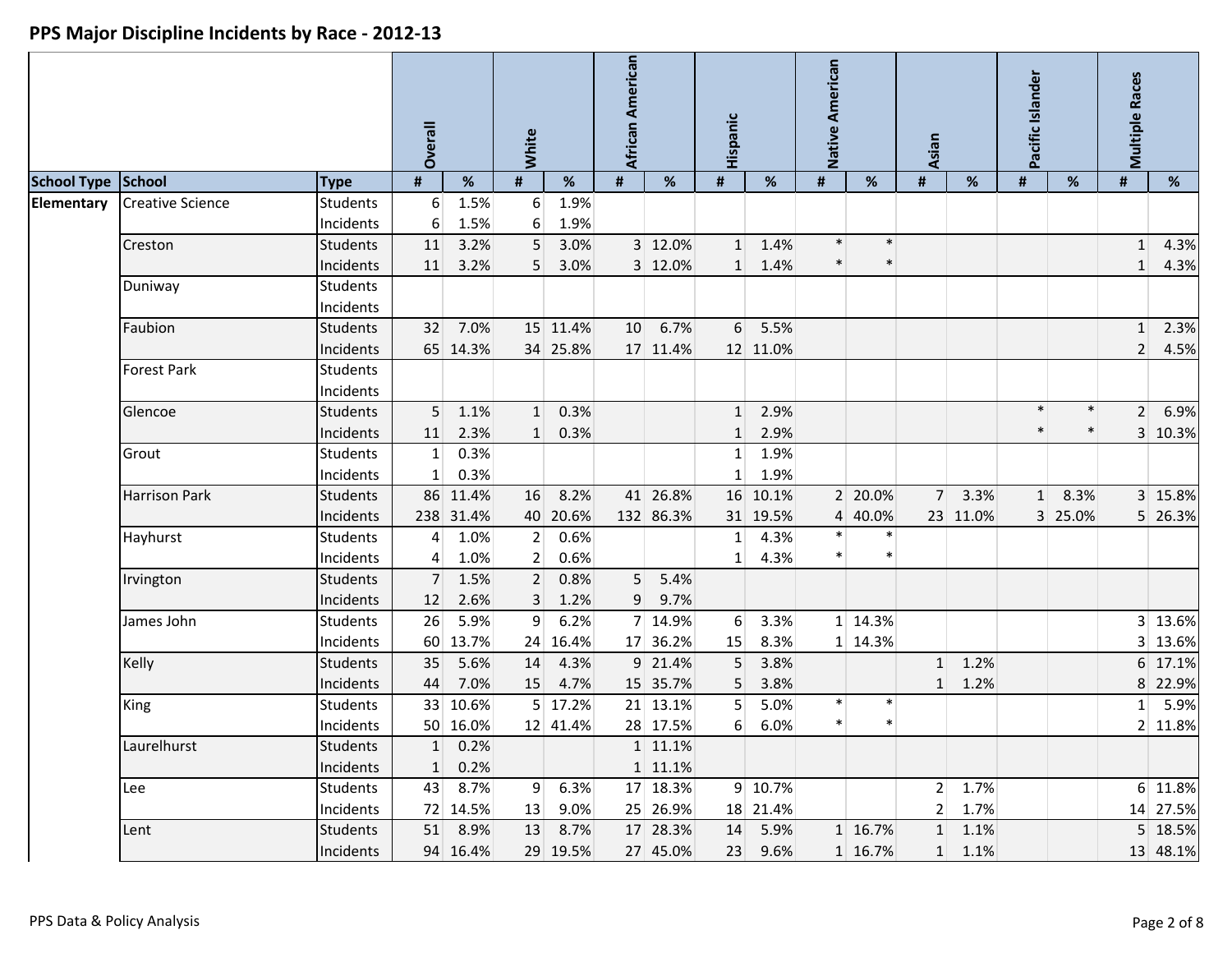|                    |                     |                 | <b>Dverall</b> |          | White          |          | African American |          | Hispanic       |          | Native American |         | <b>Asian</b>    |      | Pacific Islander |         | <b>Multiple Races</b> |                 |
|--------------------|---------------------|-----------------|----------------|----------|----------------|----------|------------------|----------|----------------|----------|-----------------|---------|-----------------|------|------------------|---------|-----------------------|-----------------|
| <b>School Type</b> | School              | <b>Type</b>     | #              | %        | #              | $\%$     | #                | $\%$     | $\pmb{\sharp}$ | $\%$     | #               | $\%$    | $\pmb{\sharp}$  | $\%$ | $\pmb{\sharp}$   | %       | #                     | %               |
| Elementary         | Lewis               | <b>Students</b> | 10             | 2.5%     | 8 <sup>°</sup> | 2.9%     |                  |          | 1              | 2.0%     |                 |         |                 |      |                  |         | $\mathbf{1}$          | 3.2%            |
|                    |                     | Incidents       | 11             | 2.8%     | 9              | 3.2%     |                  |          | $\mathbf{1}$   | 2.0%     |                 |         |                 |      |                  |         | $\mathbf{1}$          | 3.2%            |
|                    | Llewellyn           | Students        | 14             | 2.4%     | 10             | 2.2%     | $\ast$           | $\ast$   | 1              | 2.0%     |                 |         |                 |      |                  |         | 2 <sup>1</sup>        | 3.8%            |
|                    |                     | Incidents       | 22             | 3.8%     | 16             | 3.5%     | $\ast$           |          | 1              | 2.0%     |                 |         |                 |      |                  |         | 4                     | 7.7%            |
|                    | Maplewood           | <b>Students</b> | 3              | 0.9%     | $\overline{2}$ | 0.8%     |                  |          |                |          |                 |         |                 |      |                  |         | $\mathbf{1}$          | 3.3%            |
|                    |                     | Incidents       | 4              | 1.2%     | $\overline{3}$ | 1.2%     |                  |          |                |          |                 |         |                 |      |                  |         | $1\vert$              | 3.3%            |
|                    | Markham             | Students        | 11             | 2.9%     | $\overline{7}$ | 3.0%     | $1\vert$         | 1.4%     | $1\vert$       | 2.1%     | $\ast$          | $\ast$  | 1               | 8.3% |                  |         |                       |                 |
|                    |                     | Incidents       | 25             | 6.5%     | 18             | 7.8%     | 4                | 5.8%     | 1              | 2.1%     |                 | $\ast$  | $\mathbf{1}$    | 8.3% |                  |         |                       |                 |
|                    | Marysville          | <b>Students</b> | 26             | 7.4%     | 8              | 6.1%     | 2 <sup>1</sup>   | 5.4%     |                | 9 13.4%  |                 | 1 14.3% | 2 <sup>1</sup>  | 2.7% |                  |         |                       | 4 20.0%         |
|                    |                     | Incidents       | 44             | 12.5%    |                | 20 15.3% |                  | 6 16.2%  |                | 9 13.4%  |                 | 1 14.3% | $\vert 4 \vert$ | 5.3% |                  |         |                       | 4 20.0%         |
|                    | <b>Ockley Green</b> | <b>Students</b> |                | 56 23.0% |                | 10 17.2% |                  | 34 34.3% |                | 7 15.6%  | $\ast$          |         | 1               | 6.7% |                  | 1 12.5% |                       | 2 14.3%         |
|                    |                     | Incidents       | 145            | 59.7%    |                | 29 50.0% |                  | 91 91.9% |                | 16 35.6% |                 | $\ast$  | $\mathbf{1}$    | 6.7% |                  | 1 12.5% |                       | 4 28.6%         |
|                    | Peninsula           | <b>Students</b> | 27             | 7.3%     | 5 <sup>2</sup> | 5.0%     |                  | 10 14.3% | $\overline{9}$ | 6.6%     |                 | 1 16.7% |                 |      |                  |         | $\overline{2}$        | 6.7%            |
|                    |                     | Incidents       |                | 45 12.2% | 5 <sup>1</sup> | 5.0%     |                  | 21 30.0% | 11             | 8.0%     |                 | 1 16.7% |                 |      |                  |         |                       | 7 23.3%         |
|                    | Richmond            | <b>Students</b> | 5              | 0.8%     | $\overline{3}$ | 0.8%     |                  |          |                |          |                 |         | 1               | 1.9% |                  |         | $\mathbf{1}$          | 0.6%            |
|                    |                     | Incidents       | $\overline{7}$ | 1.1%     | $\overline{4}$ | 1.0%     |                  |          |                |          |                 |         | $\mathbf{1}$    | 1.9% |                  |         | $\overline{2}$        | 1.1%            |
|                    | Rieke               | <b>Students</b> |                |          |                |          |                  |          |                |          |                 |         |                 |      |                  |         |                       |                 |
|                    |                     | Incidents       |                |          |                |          |                  |          |                |          |                 |         |                 |      |                  |         |                       |                 |
|                    | Rigler              | <b>Students</b> | 33             | 7.3%     |                | 9 10.7%  |                  | 15 17.4% | $\overline{7}$ | 3.0%     | $\ast$          | $\ast$  |                 |      |                  |         | 1 <sup>1</sup>        | 4.0%            |
|                    |                     | Incidents       |                | 75 16.7% |                | 22 26.2% |                  | 39 45.3% | 12             | 5.2%     |                 | $\ast$  |                 |      |                  |         | $1\vert$              | 4.0%            |
|                    | Rosa Parks          | Students        | 5              | 1.2%     | $1\vert$       | 1.9%     | 4                | 2.1%     |                |          |                 |         |                 |      |                  |         |                       |                 |
|                    |                     | Incidents       | 5              | 1.2%     | $\vert$ 1      | 1.9%     | 4                | 2.1%     |                |          |                 |         |                 |      |                  |         |                       |                 |
|                    | Roseway Heights     | <b>Students</b> | 25             | 4.1%     | 15             | 3.7%     | $\overline{3}$   | 7.0%     |                | 5 10.2%  |                 |         |                 |      |                  |         | 2 <sup>1</sup>        | 5.7%            |
|                    |                     | Incidents       | 39             | 6.3%     | 23             | 5.6%     | 4                | 9.3%     |                | 8 16.3%  |                 |         |                 |      |                  |         |                       | 4 11.4%         |
|                    | Sabin               | Students        | 13             | 3.1%     | $\overline{4}$ | 1.6%     | 6                | 7.3%     | $\overline{2}$ | 5.1%     |                 |         |                 |      |                  |         | $\mathbf{1}$          | 2.9%            |
|                    |                     | Incidents       | 32             | 7.6%     | 5 <sup>1</sup> | 2.0%     |                  | 20 24.4% | 2 <sup>1</sup> | 5.1%     |                 |         |                 |      |                  |         |                       | 5 14.3%         |
|                    | Scott               | Students        | 9 <sup>1</sup> | 1.8%     |                |          |                  |          | 8 <sup>1</sup> | 2.8%     |                 | 1 12.5% |                 |      |                  |         |                       |                 |
|                    |                     | Incidents       |                | 15 3.0%  |                |          |                  |          |                | 14 4.9%  |                 | 1 12.5% |                 |      |                  |         |                       |                 |
|                    | Sitton              | <b>Students</b> |                | 13 3.7%  |                | 5   4.7% |                  | $4$ 7.3% |                | 3 2.1%   | $\ast$          | $\ast$  |                 |      |                  |         |                       |                 |
|                    |                     | Incidents       |                | 25 7.0%  |                | 11 10.3% |                  | 8 14.5%  |                | $3$ 2.1% | $\ast$          | $\ast$  |                 |      |                  |         |                       |                 |
|                    | Skyline             | <b>Students</b> | 7 <sup>1</sup> | 2.6%     |                | 6 2.7%   |                  |          |                |          |                 |         |                 |      |                  |         |                       | 1 5.9%          |
|                    |                     | Incidents       |                | 8 2.9%   |                | 7 3.1%   |                  |          |                |          |                 |         |                 |      |                  |         |                       | $1 \quad 5.9\%$ |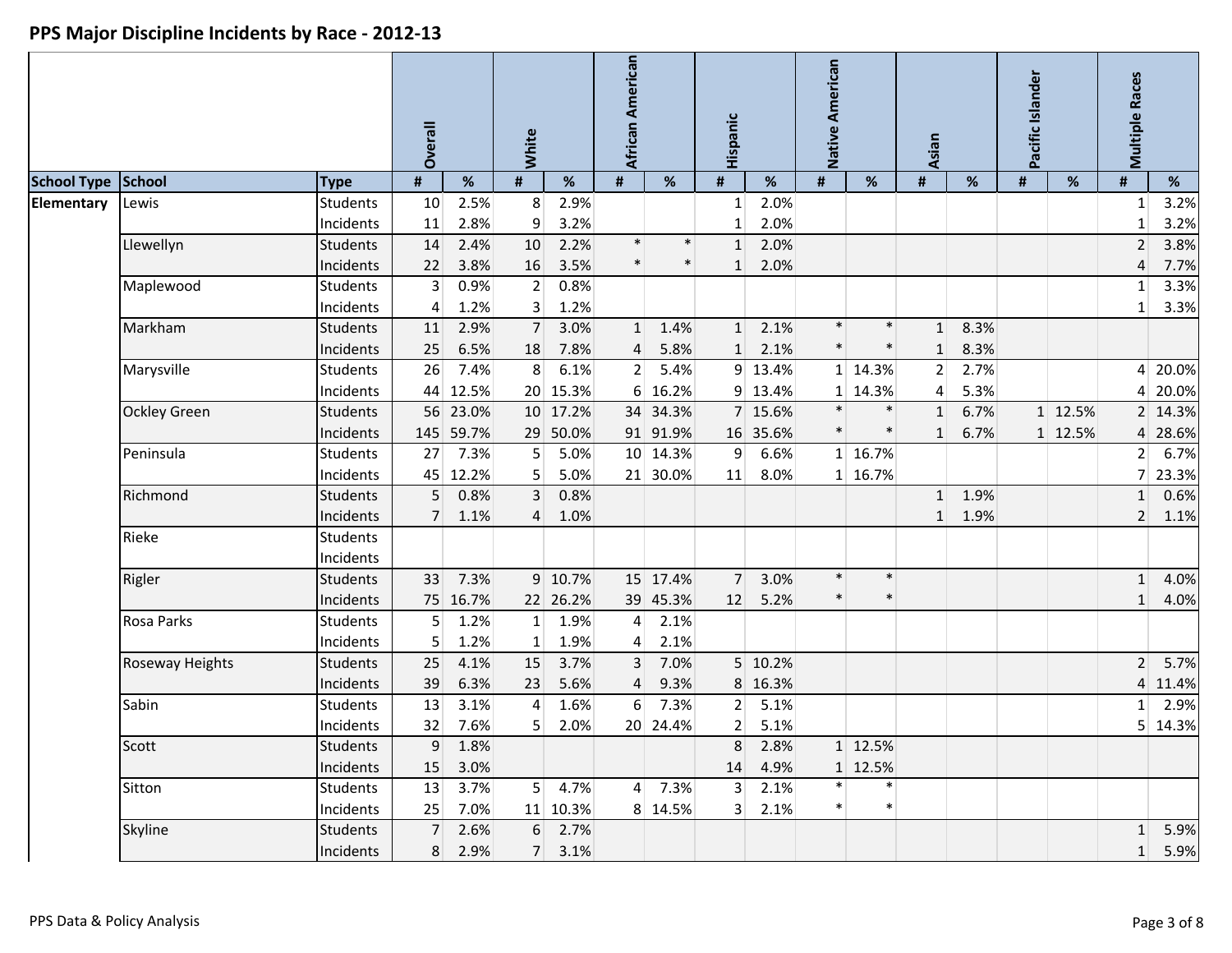|                    |                         |                 | Overall        |           | White            |          | African American |           | Hispanic       |       | American<br>Native |          | Asian        |         | Pacific Islander |         | <b>Multiple Races</b> |         |
|--------------------|-------------------------|-----------------|----------------|-----------|------------------|----------|------------------|-----------|----------------|-------|--------------------|----------|--------------|---------|------------------|---------|-----------------------|---------|
| School Type School |                         | <b>Type</b>     | #              | %         | #                | %        | #                | %         | #              | %     | #                  | %        | #            | %       | #                | %       | #                     | %       |
| Elementary         | Stephenson              | Students        | 4              | 1.2%      | $\overline{3}$   | 1.1%     |                  |           |                | 7.7%  |                    |          |              |         |                  |         |                       |         |
|                    |                         | Incidents       | 10             | 3.0%      | 9                | 3.4%     |                  |           |                | 7.7%  |                    |          |              |         |                  |         |                       |         |
|                    | Sunnyside Environmental | <b>Students</b> | $\overline{4}$ | 0.7%      | $\overline{4}$   | 0.8%     |                  |           |                |       |                    |          |              |         |                  |         |                       |         |
|                    |                         | Incidents       | 9              | 1.5%      | 9                | 1.8%     |                  |           |                |       |                    |          |              |         |                  |         |                       |         |
|                    | Vernon                  | <b>Students</b> | 34             | 7.7%      |                  |          |                  | 26 15.5%  | $\overline{4}$ | 4.9%  |                    |          |              |         |                  |         |                       | 4 10.0% |
|                    |                         | Incidents       | 83             | 18.9%     |                  |          |                  | 63 37.5%  | 8              | 9.9%  |                    |          |              |         |                  |         | 12                    | 30.0%   |
|                    | Vestal                  | <b>Students</b> | 15             | 3.8%      | $\overline{4}$   | 3.0%     |                  | 5 11.4%   | $\overline{4}$ | 5.6%  |                    | 1 14.3%  |              |         |                  |         |                       | 2.8%    |
|                    |                         | Incidents       | 27             | 6.8%      | 6                | 4.5%     |                  | 9 20.5%   | 9 <sup>1</sup> | 12.5% |                    | 1 14.3%  |              |         |                  |         | $\overline{2}$        | 5.6%    |
|                    | Whitman                 | <b>Students</b> | 6              | 1.7%      | 2 <sup>1</sup>   | 1.5%     | 2 <sup>1</sup>   | 6.1%      | 2 <sup>1</sup> | 1.9%  |                    |          |              |         |                  |         |                       |         |
|                    |                         | Incidents       |                | 2.0%      | $\overline{2}$   | 1.5%     | 2 <sup>1</sup>   | 6.1%      | $\overline{3}$ | 2.9%  |                    |          |              |         |                  |         |                       |         |
|                    | Winterhaven             | <b>Students</b> |                |           |                  |          |                  |           |                |       |                    |          |              |         |                  |         |                       |         |
|                    |                         | Incidents       |                |           |                  |          |                  |           |                |       |                    |          |              |         |                  |         |                       |         |
|                    | Woodlawn                | <b>Students</b> |                | 56 12.8%  |                  | 10 15.9% |                  | 38 16.0%  | 2 <sup>1</sup> | 2.0%  | $\ast$             |          |              | 1 14.3% | $1\vert$         | 6.3%    |                       | 3 33.3% |
|                    |                         | Incidents       |                | 113 25.7% |                  | 19 30.2% |                  | 79 33.3%  | $\overline{4}$ | 3.9%  | $\ast$             | $\ast$   | 3            | 42.9%   |                  | 2 12.5% | 5 <sup>1</sup>        | 55.6%   |
|                    | Woodmere                | <b>Students</b> | 17             | 4.4%      | 10               | 6.7%     |                  | 3 12.0%   |                | 1.1%  |                    |          |              | 1.4%    |                  |         | $\overline{2}$        | 6.7%    |
|                    |                         | Incidents       | 29             | 7.6%      |                  | 21 14.1% |                  | 3 12.0%   | 2              | 2.3%  |                    |          | $\mathbf{1}$ | 1.4%    |                  |         | $\overline{2}$        | 6.7%    |
|                    | Woodstock               | <b>Students</b> | 9              | 1.8%      | $6 \overline{6}$ | 2.4%     |                  |           | $1\vert$       | 3.7%  |                    |          | 1            | 0.6%    |                  |         | $\mathbf{1}$          | 1.8%    |
|                    |                         | Incidents       | 10             | 2.0%      | $\overline{7}$   | 2.8%     |                  |           |                | 3.7%  |                    |          |              | 0.6%    |                  |         |                       | 1.8%    |
|                    | <b>Total</b>            | <b>Students</b> | 1093           | 4.1%      | 382              | 2.6%     |                  | 376 12.6% | 201            | 4.4%  | 17                 | 7.1%     | 28           | 1.3%    | 4                | 1.6%    | 85                    | 4.4%    |
|                    |                         | Incidents       | 2118           | 8.0%      | 702              | 4.8%     |                  | 824 27.6% | 349            | 7.6%  |                    | 25 10.4% | 53           | 2.6%    | 12               | 4.7%    | 153                   | 8.0%    |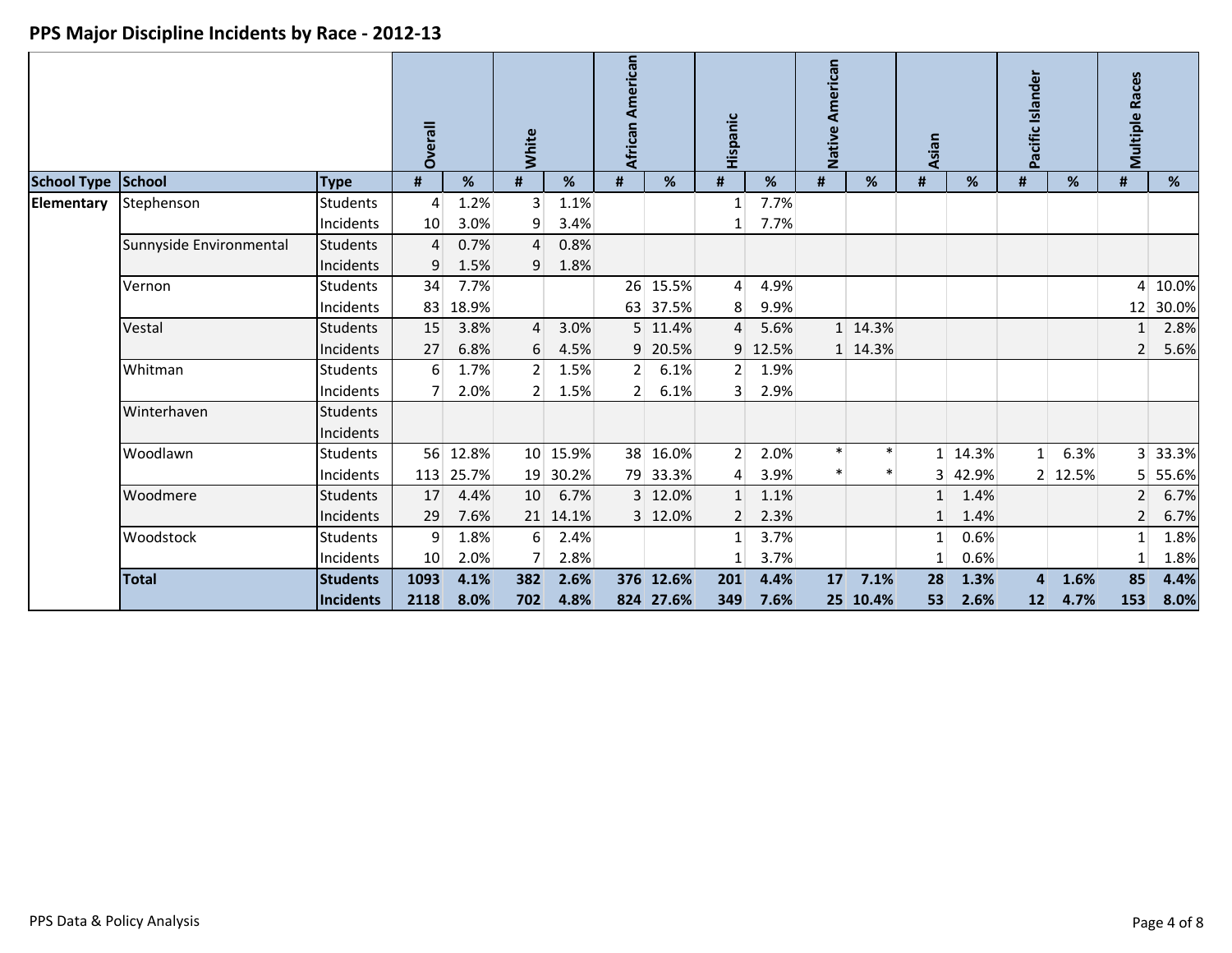|                    |              |                 | <b>Overall</b> |       | <b>White</b>     |          | African American |           | Hispanic       |          | Native American |           | Asian          |      | Pacific Islander |         | <b>Multiple Races</b> |          |
|--------------------|--------------|-----------------|----------------|-------|------------------|----------|------------------|-----------|----------------|----------|-----------------|-----------|----------------|------|------------------|---------|-----------------------|----------|
| <b>School Type</b> | School       | <b>Type</b>     | #              | %     | #                | %        | #                | %         | #              | %        | #               | %         | #              | %    | #                | %       | #                     | %        |
| <b>Middle</b>      | Beaumont     | <b>Students</b> | 36             | 6.2%  | $\overline{7}$   | 2.3%     | 17               | 20.0%     | 7              | 7.1%     |                 |           | $\overline{2}$ | 7.4% |                  |         | 3                     | 5.4%     |
|                    |              | Incidents       | 61             | 10.5% | 9                | 2.9%     |                  | 35 41.2%  | 7              | 7.1%     |                 |           | $\overline{2}$ | 7.4% |                  |         | 8                     | 14.3%    |
|                    | da Vinci     | <b>Students</b> | 22             | 4.7%  | 16               | 4.2%     | 2 <sup>1</sup>   | 9.1%      | 2 <sup>1</sup> | 7.4%     |                 |           |                |      |                  |         | $\overline{2}$        | 7.7%     |
|                    |              | Incidents       | 31             | 6.6%  | 24               | 6.3%     |                  | 3 13.6%   | $\overline{2}$ | 7.4%     |                 |           |                |      |                  |         | $\overline{2}$        | 7.7%     |
|                    | George       | <b>Students</b> | 99             | 25.7% |                  | 21 23.9% |                  | 53 45.7%  |                | 19 14.8% |                 | 2 33.3%   | 2 <sup>1</sup> | 9.1% |                  | 1 11.1% | $1\vert$              | 6.3%     |
|                    |              | Incidents       | 196            | 50.9% |                  | 45 51.1% |                  | 112 96.6% | 27             | 21.1%    |                 | $6$ ##### | 2 <sup>1</sup> | 9.1% |                  | 3 33.3% | $\mathbf{1}$          | 6.3%     |
|                    | Gray         | <b>Students</b> | 19             | 4.5%  | 12               | 3.6%     |                  | 3 30.0%   | $\overline{2}$ | 5.1%     |                 |           |                |      |                  |         | $\overline{2}$        | 9.1%     |
|                    |              | Incidents       | 26             | 6.2%  | 18               | 5.4%     |                  | 3 30.0%   | 3              | 7.7%     |                 |           |                |      |                  |         | $\overline{2}$        | 9.1%     |
|                    | Hosford      | <b>Students</b> | 42             | 7.8%  | 18               | 5.9%     |                  | 13 36.1%  | $\overline{3}$ | 4.4%     |                 |           | $\vert$        | 4.5% | $\ast$           |         | $\overline{3}$        | 9.1%     |
|                    |              | Incidents       | 82             | 15.2% |                  | 43 14.0% |                  | 24 66.7%  | 3              | 4.4%     |                 |           | 5 <sup>1</sup> | 5.6% | $\ast$           |         | 6                     | 18.2%    |
|                    | Jackson      | <b>Students</b> | 11             | 2.1%  | $\overline{4}$   | 1.0%     |                  | 3 10.0%   | 3              | 5.3%     |                 |           |                |      |                  |         | $\mathbf{1}$          | 2.8%     |
|                    |              | Incidents       | 13             | 2.4%  | $6 \overline{6}$ | 1.5%     |                  | 3 10.0%   | 3              | 5.3%     |                 |           |                |      |                  |         | 1                     | 2.8%     |
|                    | Lane         | <b>Students</b> | 70             | 14.4% |                  | 24 14.2% |                  | 14 25.9%  |                | 20 14.6% |                 | 4 33.3%   |                |      |                  | 2 33.3% | 6 <sup>1</sup>        | 24.0%    |
|                    |              | Incidents       | 129            | 26.5% |                  | 39 23.1% |                  | 33 61.1%  |                | 30 21.9% | 6               | 50.0%     |                |      |                  | 2 33.3% |                       | 19 76.0% |
|                    | Mt Tabor     | <b>Students</b> | 21             | 3.5%  | 10               | 2.7%     |                  | 2 11.8%   | $\overline{4}$ | 5.6%     |                 | 2 25.0%   | $\overline{3}$ | 4.3% |                  |         |                       |          |
|                    |              | Incidents       | 21             | 3.5%  | 10               | 2.7%     |                  | 2 11.8%   | 4              | 5.6%     |                 | 2 25.0%   | $\overline{3}$ | 4.3% |                  |         |                       |          |
|                    | Sellwood     | <b>Students</b> | 17             | 3.7%  | 13               | 3.7%     | 1 <sup>1</sup>   | 6.7%      | 2              | 4.8%     |                 |           |                |      |                  |         | 1                     | 3.7%     |
|                    |              | Incidents       | 27             | 5.9%  | 23               | 6.6%     |                  | 6.7%      | $\overline{2}$ | 4.8%     |                 |           |                |      |                  |         | 1                     | 3.7%     |
|                    | West Sylvan  | <b>Students</b> | $\overline{7}$ | 0.8%  | $\overline{5}$   | 0.8%     | $1\vert$         | 4.0%      | 1              | 1.2%     |                 |           |                |      |                  |         |                       |          |
|                    |              | Incidents       | 13             | 1.5%  | 11               | 1.7%     | $\mathbf{1}$     | 4.0%      | 1              | 1.2%     |                 |           |                |      |                  |         |                       |          |
|                    | <b>Total</b> | <b>Students</b> | 340            | 6.3%  | 129              | 3.9%     | 108              | 26.3%     | 61             | 8.2%     |                 | 8 16.3%   | 11             | 2.6% |                  | 4 11.1% | 19                    | 5.2%     |
|                    |              | Incidents       | 599            | 11.2% | 228              | 6.8%     |                  | 217 52.9% |                | 82 11.0% |                 | 14 28.6%  | 12             | 2.9% |                  | 6 16.7% |                       | 40 10.9% |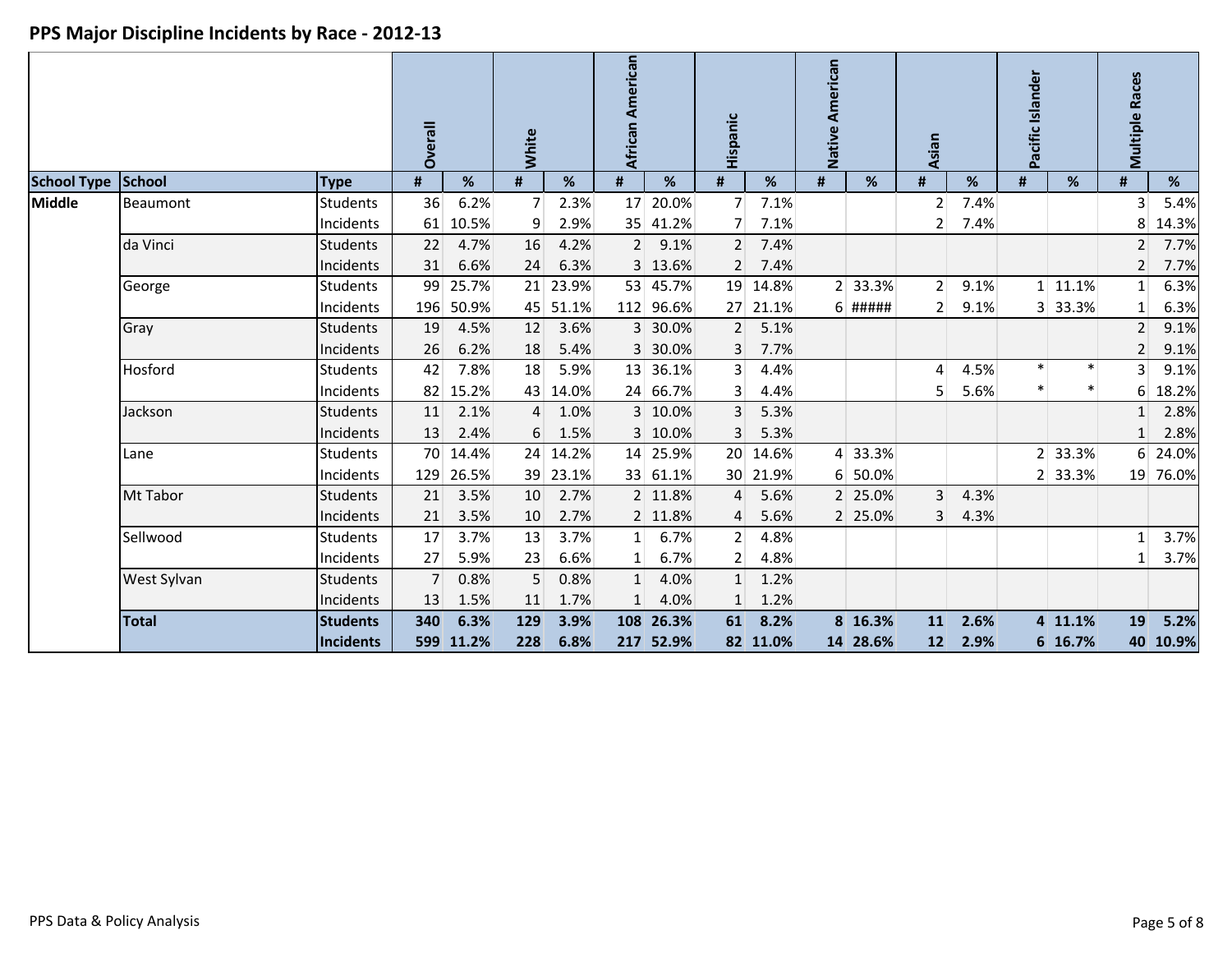|                    |                        |                  | Overall |           | White          |          | African American |           | Hispanic                |          | Native American |          | Asian           |         | Pacific Islander        |         | <b>Multiple Races</b> |          |
|--------------------|------------------------|------------------|---------|-----------|----------------|----------|------------------|-----------|-------------------------|----------|-----------------|----------|-----------------|---------|-------------------------|---------|-----------------------|----------|
| <b>School Type</b> | School                 | <b>Type</b>      | #       | $\%$      | #              | $\%$     | #                | %         | #                       | $\%$     | #               | $\%$     | #               | $\%$    | $\pmb{\sharp}$          | $\%$    | #                     | %        |
| <b>High</b>        | Benson                 | <b>Students</b>  | 69      | 7.8%      | 24             | 9.4%     |                  | 31 16.4%  | 6                       | 2.4%     |                 | 1 16.7%  | $\mathbf{1}$    | 0.7%    |                         |         | 6 <sup>1</sup>        | 14.0%    |
|                    |                        | Incidents        | 94      | 10.6%     | 25             | 9.8%     |                  | 51 27.0%  | 9                       | 3.6%     |                 | 1 16.7%  | $\mathbf{1}$    | 0.7%    |                         |         |                       | 7 16.3%  |
|                    | Cleveland              | <b>Students</b>  | 29      | 1.9%      | 15             | 1.4%     | $\overline{7}$   | 9.3%      | $1\vert$                | 0.7%     |                 | 2 10.0%  |                 |         |                         |         | 4                     | 4.9%     |
|                    |                        | Incidents        | 34      | 2.2%      | 19             | 1.8%     |                  | 8 10.7%   | 1                       | 0.7%     |                 | 2 10.0%  |                 |         |                         |         | $\overline{4}$        | 4.9%     |
|                    | Franklin               | <b>Students</b>  | 24      | 1.6%      | 6              | 0.8%     | 7 <sup>1</sup>   | 8.0%      | 8                       | 3.3%     | 1               | 5.6%     | 2               | 0.7%    |                         |         |                       |          |
|                    |                        | Incidents        | 35      | 2.4%      | $\overline{7}$ | 1.0%     |                  | 13 14.8%  | 12                      | 4.9%     | 1               | 5.6%     | 2               | 0.7%    |                         |         |                       |          |
|                    | Grant                  | <b>Students</b>  | 37      | 2.4%      | 10             | 1.0%     | 21               | 8.7%      | $\overline{3}$          | 3.3%     | $\mathbf{1}$    | 9.1%     | $1\overline{ }$ | 1.4%    |                         |         | 1 <sup>1</sup>        | 0.9%     |
|                    |                        | Incidents        | 49      | 3.2%      | 11             | 1.1%     |                  | 29 12.0%  | $\overline{4}$          | 4.3%     | $1\vert$        | 9.1%     | 3 <sup>1</sup>  | 4.1%    |                         |         | $\mathbf{1}$          | 0.9%     |
|                    | Jefferson              | <b>Students</b>  | 64      | 14.5%     | $\overline{3}$ | 4.0%     |                  | 43 16.4%  |                         | 10 18.9% |                 |          |                 | 1 16.7% |                         |         | 7 <sup>1</sup>        | 25.0%    |
|                    |                        | Incidents        | 93      | 21.1%     | 4              | 5.3%     |                  | 65 24.8%  |                         | 13 24.5% |                 |          |                 | 1 16.7% |                         |         |                       | 10 35.7% |
|                    | Lincoln                | <b>Students</b>  | 21      | 1.4%      | 14             | 1.2%     | 1                | 2.4%      | $1\vert$                | 0.9%     |                 |          | 2               | 1.7%    |                         | 2 16.7% | $\mathbf{1}$          | 1.2%     |
|                    |                        | Incidents        | 22      | 1.5%      | 15             | 1.3%     | 1 <sup>1</sup>   | 2.4%      | 1                       | 0.9%     |                 |          | 2 <sup>1</sup>  | 1.7%    |                         | 2 16.7% | $\mathbf{1}$          | 1.2%     |
|                    | Madison                | Students         | 76      | 6.9%      | 25             | 6.0%     |                  | 27 14.8%  | 10                      | 4.3%     | 2 <sup>1</sup>  | 8.3%     | $\overline{3}$  | 1.7%    |                         |         |                       | 9 19.6%  |
|                    |                        | Incidents        | 105     | 9.5%      | 32             | 7.7%     |                  | 38 20.8%  | 17                      | 7.4%     |                 | 4 16.7%  | 3               | 1.7%    |                         |         |                       | 11 23.9% |
|                    | Roosevelt              | Students         | 105     | 12.7%     | 29             | 11.4%    |                  | 38 19.3%  |                         | 26 10.0% |                 | 4 13.8%  | 2 <sup>1</sup>  | 5.0%    |                         | 2 12.5% | $\mathbf{4}$          | 12.1%    |
|                    |                        | Incidents        |         | 152 18.4% |                | 49 19.3% |                  | 56 28.4%  |                         | 31 12.0% |                 | 4 13.8%  | 2 <sup>1</sup>  | 5.0%    |                         | 3 18.8% | 7 <sup>1</sup>        | 21.2%    |
|                    | Wilson                 | <b>Students</b>  | 61      | 4.9%      | 42             | 4.4%     |                  | 12 20.7%  | 6                       | 6.3%     |                 |          |                 |         |                         |         | $\mathbf{1}$          | 2.1%     |
|                    |                        | Incidents        | 99      | 8.0%      | 75             | 7.8%     |                  | 16 27.6%  | 7                       | 7.3%     |                 |          |                 |         |                         |         | $\mathbf{1}$          | 2.1%     |
|                    | Total                  | <b>Students</b>  | 483     | 4.6%      | 168            | 2.9%     |                  | 185 13.8% | 70                      | 4.7%     | 11              | 8.9%     | 12              | 1.1%    | $\overline{\mathbf{4}}$ | 3.8%    | 33                    | 6.1%     |
|                    |                        | <b>Incidents</b> | 683     | 6.5%      | 237            | 4.0%     |                  | 277 20.7% | 95                      | 6.4%     |                 | 13 10.5% | 14              | 1.3%    | 5                       | 4.7%    | 42                    | 7.7%     |
| <b>PPS Alt</b>     | <b>ACCESS</b>          | <b>Students</b>  | 10      | 4.6%      | 8              | 5.5%     |                  |           |                         |          |                 |          | 2 <sup>1</sup>  | 5.3%    |                         |         |                       |          |
|                    |                        | Incidents        | 14      | 6.4%      | 12             | 8.2%     |                  |           |                         |          |                 |          | 2 <sup>1</sup>  | 5.3%    |                         |         |                       |          |
|                    | Alliance **            | <b>Students</b>  | 24      | 10.8%     | 11             | 10.0%    |                  | 9 20.0%   | 2                       | 4.3%     | $\ast$          | $\ast$   |                 |         |                         |         | $\mathbf{1}$          | 8.3%     |
|                    |                        | Incidents        |         | 33 14.9%  |                | 14 12.7% |                  | 11 24.4%  | $\overline{2}$          | 4.3%     | $\ast$          | $\ast$   |                 |         |                         |         | 3                     | 25.0%    |
|                    | Metro. Learning Center | <b>Students</b>  | 8       | 1.8%      | 5 <sup>5</sup> | 1.4%     | 1                | 7.7%      | $1\vert$                | 3.0%     |                 |          |                 |         |                         |         | $\mathbf{1}$          | 5.3%     |
|                    |                        | Incidents        | 8       | 1.8%      | 5              | 1.4%     | $1\vert$         | 7.7%      | 1                       | 3.0%     |                 |          |                 |         |                         |         | $1\vert$              | 5.3%     |
|                    | <b>Total</b>           | <b>Students</b>  | 42      | 4.7%      | 24             | 3.8%     |                  | 10 16.4%  | $\overline{\mathbf{3}}$ | 3.4%     |                 | 1 16.7%  | 2 <sup>1</sup>  | 3.3%    |                         |         | $\overline{2}$        | 3.7%     |
|                    |                        | <b>Incidents</b> | 55      | 6.1%      | 31             | 5.0%     |                  | 12 19.7%  | 3 <sup>1</sup>          | 3.4%     |                 | 3 50.0%  | $\mathbf{2}$    | 3.3%    |                         |         | 4                     | 7.4%     |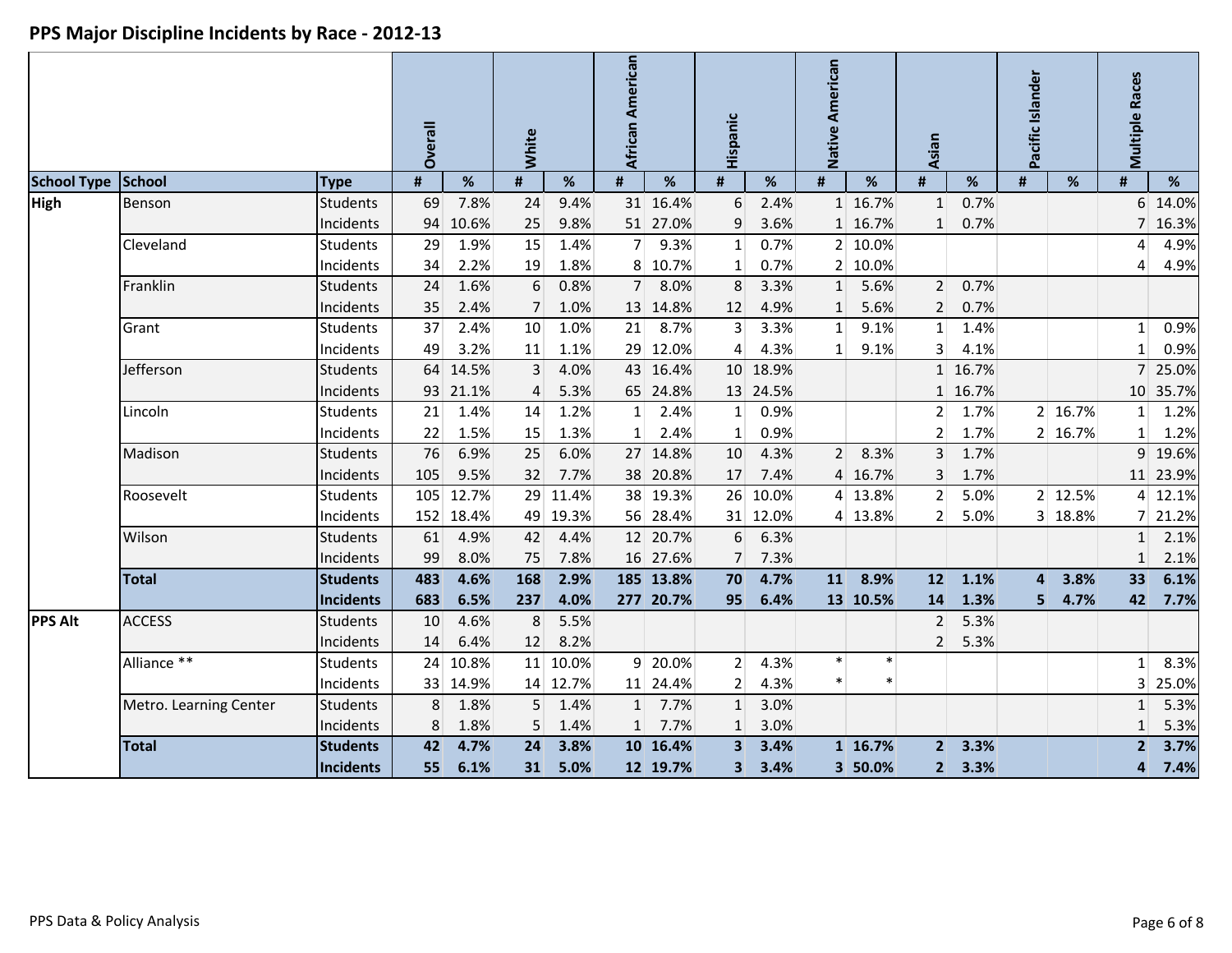|                    | <b>School Type School</b><br><b>Type</b> |                 | erall<br>Ò     |           | White        |          | African American |          | Hispanic       |         | merican<br>Native |         | Asian  |         | Pacific Islander |   | <b>Races</b><br>Multiple |         |
|--------------------|------------------------------------------|-----------------|----------------|-----------|--------------|----------|------------------|----------|----------------|---------|-------------------|---------|--------|---------|------------------|---|--------------------------|---------|
|                    |                                          |                 | #              | %         | #            | %        | #                | %        | #              | %       | #                 | %       | #      | %       | #                | % | #                        | %       |
| <b>PPS Special</b> | CTC **                                   | <b>Students</b> | $\overline{4}$ | 2.7%      | 3            | 3.3%     |                  |          | $\mathbf{1}$   | 5.6%    |                   |         |        |         |                  |   |                          |         |
|                    |                                          | Incidents       | 4              | 2.7%      | $\mathbf{3}$ | 3.3%     |                  |          | $\mathbf{1}$   | 5.6%    |                   |         |        |         |                  |   |                          |         |
|                    | PPS Pioneer Programs **                  | Students        |                | 61 45.2%  | 25           | 30.5%    |                  | 27 96.4% |                | 6 46.2% | $\ast$            | $\ast$  | $\ast$ | $\ast$  |                  |   |                          | $\ast$  |
|                    |                                          | Incidents       |                | 132 97.8% |              | 59 72.0% |                  | 53 ##### |                | 8 61.5% | ∗                 | $\ast$  |        |         |                  |   |                          |         |
|                    | <b>Total</b>                             | <b>Students</b> |                | 65 22.8%  |              | 28 16.1% |                  | 27 50.0% |                | 7 22.6% |                   | 1 14.3% |        | 1 12.5% |                  |   |                          | 1 11.1% |
|                    |                                          | Incidents       |                | 136 47.7% |              | 62 35.6% |                  | 53 98.1% |                | 9 29.0% |                   | 6 85.7% |        | 3 37.5% |                  |   | 3 <sup>1</sup>           | 33.3%   |
| <b>Charter</b>     | Arthur Academy                           | <b>Students</b> | 14             | 8.8%      | 8            | 8.6%     |                  | 2 25.0%  | 1 <sup>1</sup> | 6.3%    |                   |         |        |         |                  |   |                          | 3 12.0% |
|                    |                                          | Incidents       |                | 18 11.3%  |              | 11 11.8% |                  | 2 25.0%  |                | 2 12.5% |                   |         |        |         |                  |   |                          | 3 12.0% |
|                    | Cm2 Opal School                          | <b>Students</b> |                |           |              |          |                  |          |                |         |                   |         |        |         |                  |   |                          |         |
|                    |                                          | Incidents       |                |           |              |          |                  |          |                |         |                   |         |        |         |                  |   |                          |         |
|                    | <b>Emerson School</b>                    | <b>Students</b> | 1 <sup>1</sup> | 0.7%      | $1\vert$     | 1.1%     |                  |          |                |         |                   |         |        |         |                  |   |                          |         |
|                    |                                          | Incidents       | 1 <sup>1</sup> | 0.7%      | $1\vert$     | 1.1%     |                  |          |                |         |                   |         |        |         |                  |   |                          |         |
|                    | Le Monde                                 | Students        |                | 1.1%      | $1\vert$     | 1.5%     |                  |          |                |         |                   |         |        |         |                  |   |                          |         |
|                    |                                          | Incidents       | 5.             | 5.3%      | 5            | 7.4%     |                  |          |                |         |                   |         |        |         |                  |   |                          |         |